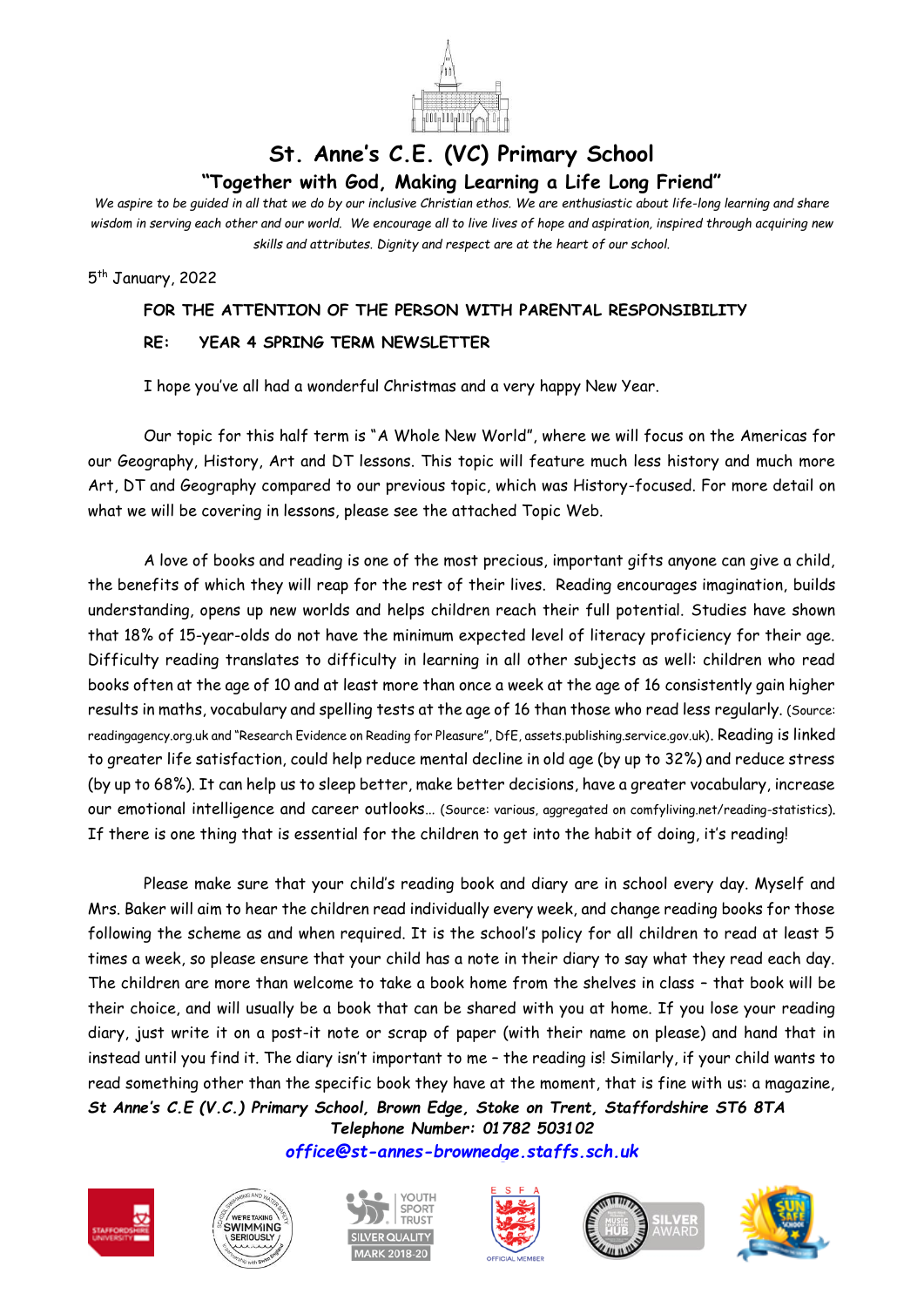website, news story, some poetry, etc are all great options to mix things up with. Again, it's the habit of regularly reading (and choosing appropriately challenging, engaging material) that matters, not what is being read as such.

Homework will be sent home every Friday: typically a maths piece and either an English, science or topic-based piece such as a creative project. These two main tasks are designed to take up to about a couple of hours a week and will usually either reinforce what we've done in class recently, address a specific need in the class to revise something, or prepare the children for something we're going to look at the next week in a "flipped learning" kind of style. Homework books need to be returned to school by Wednesday morning please. (You can, of course, hand it in earlier in the week if you want to!) Again, if there are ever any questions or issues please don't hesitate to get in touch.

Spelling is a major part of year 4, and so it will be taught throughout the week through Read, Write Inc sessions. We also send home spellings practice sheets every Friday as part of the weekly homework, which are then tested on the following Friday. Please ensure that your child brings in their completed spellings sheets with their other homework tasks by Wednesday morning as well.

In Maths the children have been working on place value as well addition and subtraction. It's taken us a long time to become fully fluent in these methods, as we uncovered some gaps along the way, but now we're ready to move on to multiplication and division both mentally and through written methods, as well as more work on fractions, decimals and geometry. Times tables are a major focus for year 4, and we do a short times tables test every Friday to check progress, which becomes very satisfying for the children to see their scores going up and their times going down over time. If you would like ideas of how to practise times tables effectively with your child, online games to play, etc then please don't hesitate to get in touch. One common area of difficulty in maths is telling the time, particularly on analogue clocks, so if you're looking for a skill worth working on, that and times tables would be particularly useful as well as the aforementioned four operations. In times tables, we've gone from a class average attainment of 23% to 64% just before Christmas, so who knows where we'll end up? Maybe we'll have some more 100%-ers joining the three children in that club soon!

P.E. day is Friday. Please come into school wearing your PE kit on Fridays, with your normal school jumper on top which we can then just remove for the PE lesson. Any earrings should be removed on these days and long hair tied securely back.

Team points will be awarded for hard work and good behaviour, together with ClassDojo points and other rewards as appropriate. ClassDojo points are earned for meeting our regular expectations each week as well: bringing in evidence of reading daily all week, handing in completed homework on time, coming in full school uniform every day (Monday-Thursday), and coming in PE kit on Fridays all earn you extra points. At the end of each term the top 10 (or 10+ if there are any who end up with the same amount of Dojos, which often happens!) go into our treasure chest and choose themselves a prize. We will also continue with the usual Star of the Week, Vocabulary and School Values awards each week.

*St Anne's C.E (V.C.) Primary School, Brown Edge, Stoke on Trent, Staffordshire ST6 8TA Telephone Number: 01782 503102 [office@st-annes-brownedge.staffs.sch.uk](mailto:office@st-annes-brownedge.staffs.sch.uk)*